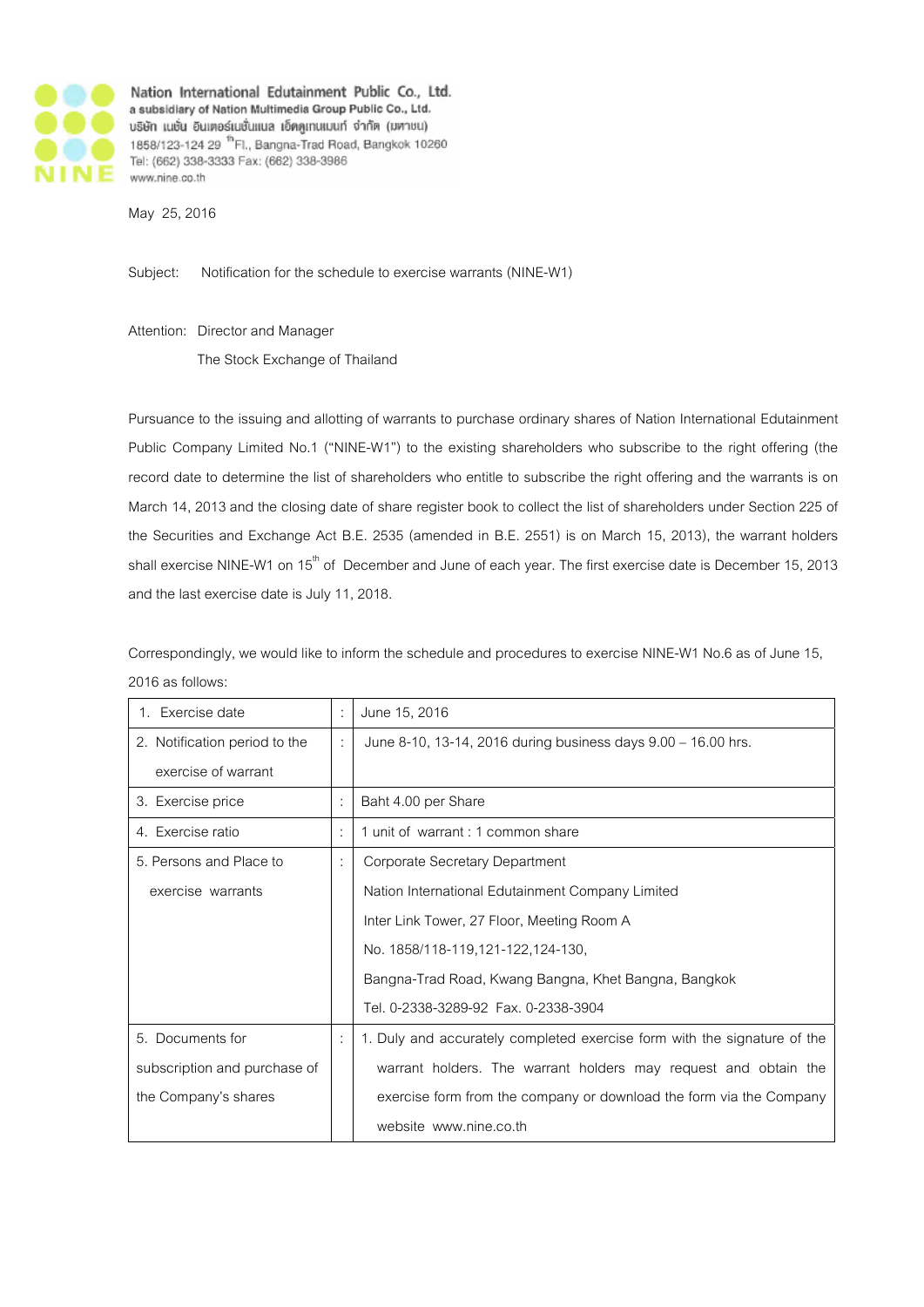| 2. Warrant certificate or certificate representing the warrant. In case,    |
|-----------------------------------------------------------------------------|
| warrant is in scripless system then the warrant holders must notify their   |
| intention and file the completed application for withdrawal of the warrant  |
| certificate or the issuance of the certificate representing the warrant in  |
| the form prescribed by the SET with securities companies acting as their    |
| brokers. The securities company will then notify TSD to request for         |
| withdrawal of warrant certificate. TSD will issue the substitute for the    |
| warrant holder to use as the supplemental evidence for exercise the         |
| warrants.                                                                   |
| 3. Evidences supporting share subscription                                  |
| (a) Thai Individual: A certified copy of valid identification card          |
| (b) Foreign Individual: A certified copy of valid passport                  |
| (c) Thai Juristic Person: A certified copy of certificate of incorporation  |
| issued by the Ministry of Commerce not over 6 months prior to the           |
| exercise date and evidence of the authorized person as in (a) or (b)        |
| together with duly certified.                                               |
| (d) Non - Thai Juristic Person: Copies of the Memorandum of                 |
| Association, Articles of Association, and certificate of Incorporation      |
| issued not over 12 months prior to exercise date which are certified        |
| by Notary Public and evidences of the authorized person as in (a) or        |
| (b), duly certified Completed and signed Notification Form fully            |
| completed to notify the intention to exercise. (can be obtained from        |
| the company)                                                                |
| 4. The payment in full amount as specified in the exercise form by not more |
| than the exercise date as choose one of the following method.               |
| (a) Transfer the money into bank account named "Nation International        |
| Edutainment Plc. for share subscription" Account number 333-1-              |
| 73584-7 with Bank of Ayudhya Public Company Limited, Bangna-                |
| Trad Road Branch. Ready to deliver the deposit slip in case there in        |
| an expense in the mentioned transfer. The subscriber must be                |
| responsible in an implementation expense.                                   |
| (b) Subscription period for the payment made by money transfer is as        |
| following details :                                                         |
|                                                                             |